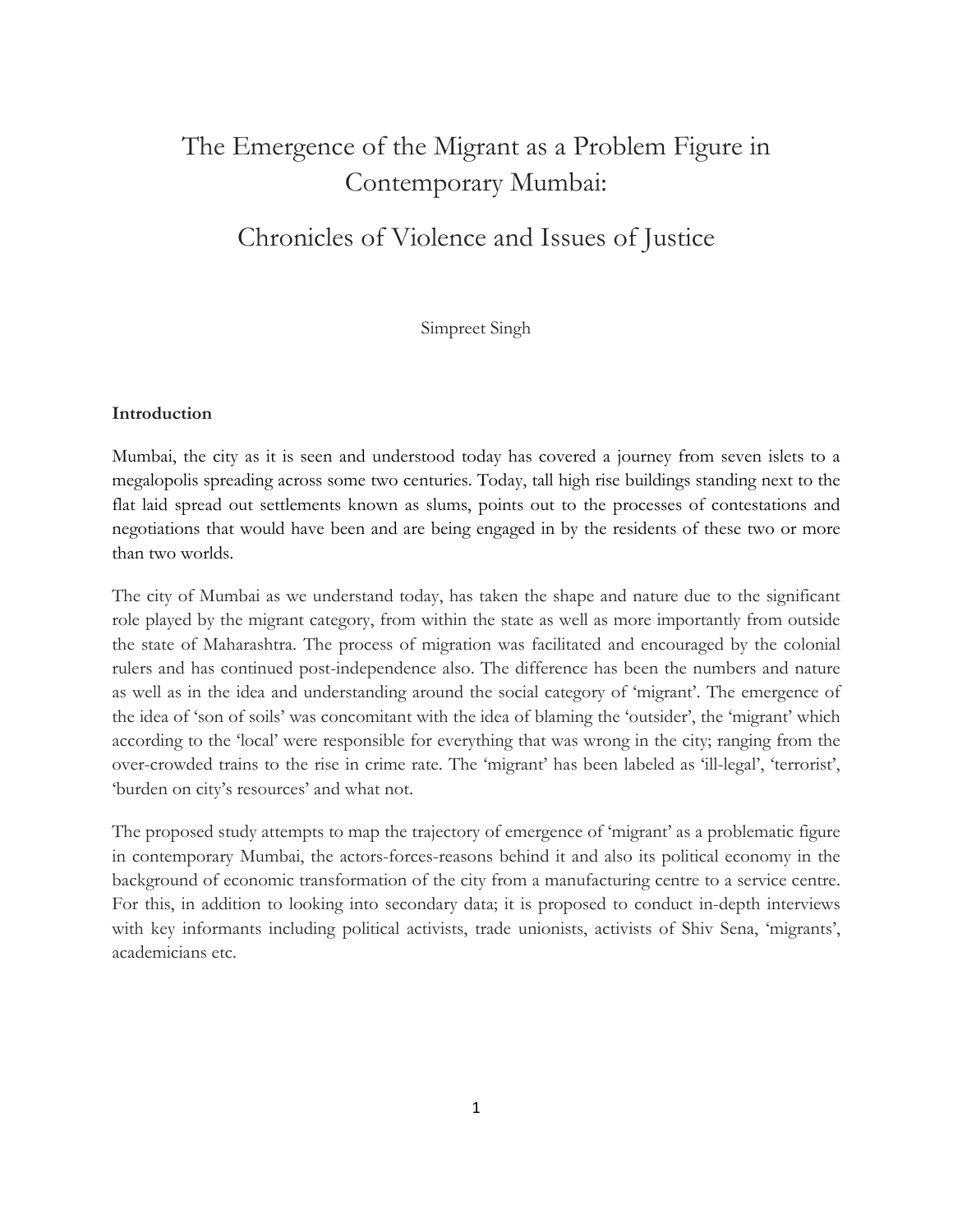#### Bombay/Mumbai the City:

Historically, Mumbai has been a city with fairly large trades and population as being one of the first metropolis of the country. "Mumbai is also a city of staggering contrasts. On one hand, a vast majority of its population lives and works in abysmal conditions, densely packed into the city's teeming "slums," and making a precarious living in the so-called informal sector. On the other hand, its affluent elites pursue lifestyles of calculated extravagance, fit to rival their counterparts in London or New York" (Kidambi, 2013). There have been shifts and changes in the character of the city particularly in the realm of economic activities, from a port city to a manufacturing center to the present stage of being a hub of financial activities and service sector. This process has been furthered by outlining a trajectory which encompasses transformations in the sectors ranging from physical and social infrastructure, economic growth, governance, housing to strategic planning. Towards achieving these ends, series of interlinked and interlined projects and processes have been undertaken, which include amendments in the rent control act, repeal of Urban Land Ceiling Act, Re-development related policies, undertaking of Mega projects like Bandra Worli sea-link, Metro Rail, MUTP-MUIP, Beautification drives in select areas, iconic towers, Trans harbor sea link project, Network of Elevated rail& Roadways, Introduction of Fleet Taxis, Airport Expansion, Dharavi & other such Slum Redevelopment projects. These shifts and changes have come to signify different meanings for different sections of the society differentially.

In the very recent times, Mumbai has poised to transform itself into an international financial center which in turn would mean attaining the status of a "world class city" for which massive investments in construction and infrastructure for rebuilding, renovating and expansion of central business areas has been undertaken in order to strengthen the space for global city functions. With large amounts of global capital being pumped into the local land and construction market, the impacts have been felt on slum settlements and the understanding around it. One clear shift is the viewing and labeling of slums as 'encroachments' and the policy as well as the public debate revolves around this thread only, thus dehumanizing and criminalizing the large number of human beings that live in such settlements. The way certain spaces have been categorized as 'illegal', similarly certain populations have also been categorized as 'unwanted'.

The city has also been witness to a continuous history and trajectory of violence, direct as well as structured. State as well as non-state actors have been engaged into it, under the pretext of governing or that of ruling. Colonial and the post-colonial state always had the sovereign control over use of violence, few of the noteworthy examples are; the use of force by colonial state during the plague riots and the 1942 Naval Mutiny and of the post-colonial state few examples are that of killing of 105 people demanding for formation of modern day Maharashtra, massacre of 10 dalits by the state police at Ramabai Ambedkar Nagar in 1997. Violence by non-state actors has mostly been on lines of religion, caste, language and labour mobilization. Few examples of non-state actor violence is the 1893 hindu-muslim riots on the issue of cow protection, death stabbing of CPI leader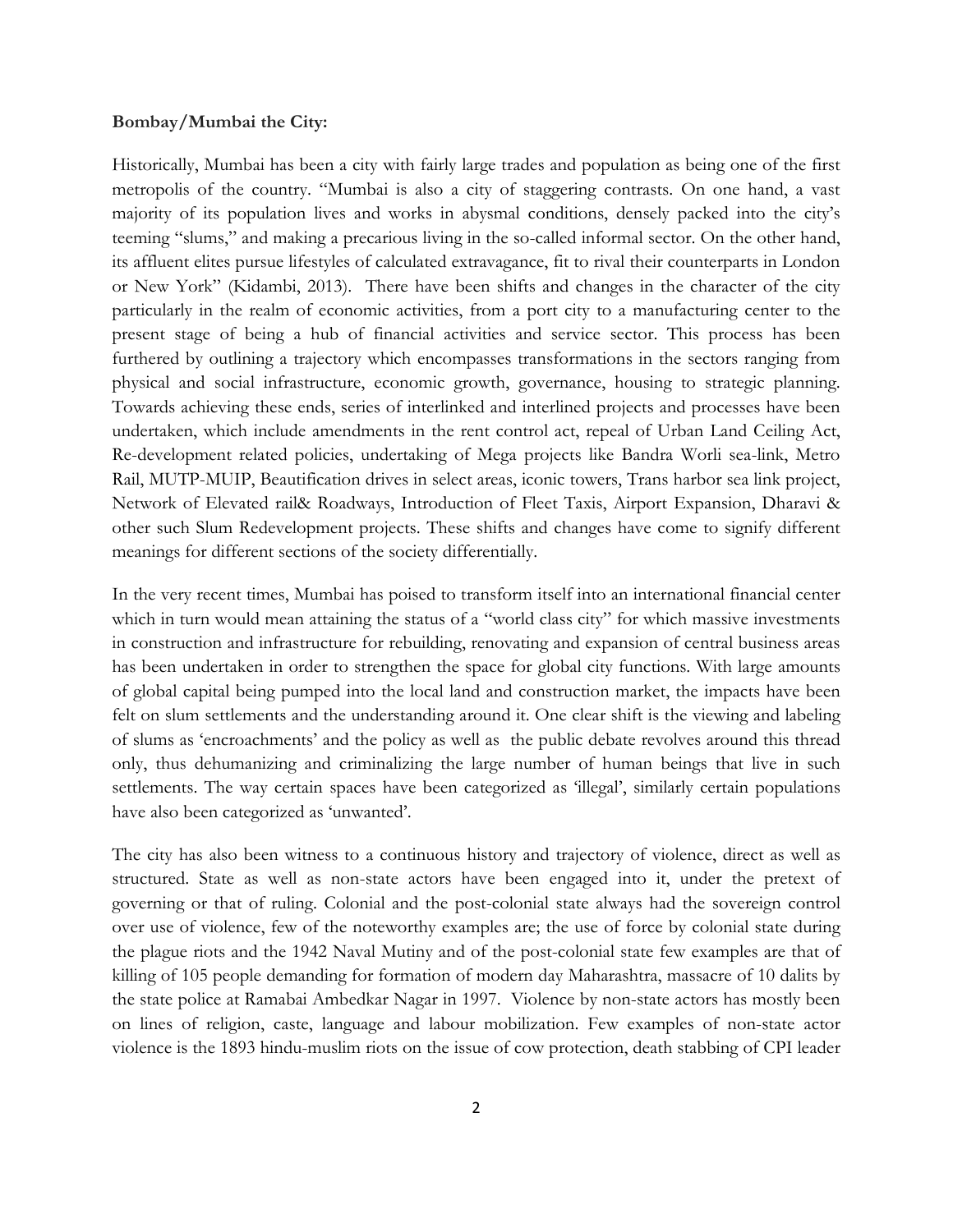Krishna Desai by members of Shiv Sena, killing of 900 people(mostly muslims) in the 1992-93 riots, violence against migrants from Bihar by members of MNS in 2007.

The city also has been one of the centers of militant left wing trade unionism that played a central role in the life of the city at some point of time; it also has been the birth place of the militant dalit panther movement.

## Economic Trajectory of the City:

The social and economic character of the city has changed over the decades from the 1930s to 1990s: from a labour intensive orientation it moved to that of capital intensive production, and almost recently to financial services. The watershed event for change in the economic character was the decade of the 1960s when the state of Maharashtra came into being.

According to political scientist Jayant Lele "during the decade of 1960s when the state of Maharashtra came into existence, major changes in the structure of Bombay's economy occurred. State sponsored private capitalist development begun to emerge (Lele 1995). And also during the period of 1960 and 1965, Bombay "attracted a disproportionate share of industrial capital compared to other the rest of India and there was growth of private industrial capital" (ibid.).

During the period of last four to five decades, the worker's occupational distribution shows clear shift from manufacturing to trade and commerce (Table 1). The share of workers in Manufacturing sector decreased from 41 per cent in 1961 to just 28 per cent in the year 2001. At the same time the workers share in Trade and Commerce increased from 18 per cent (1961) to 32 per cent (2001).

| Table : Trend in the distribution of workers by Industrial in Greater Mumbai, 1961 to 2001 |      |      |      |      |      |  |  |
|--------------------------------------------------------------------------------------------|------|------|------|------|------|--|--|
| <b>Industrial Activity</b>                                                                 | 1961 | 1971 | 1981 | 1991 | 2001 |  |  |
| Agricultural                                                                               | 1.89 | 1.26 | 1.38 | .84  | 1.12 |  |  |
| Manufacturing Industry                                                                     | 41   | 42   | 41   | 37   | 28   |  |  |
| Construction                                                                               | 2.66 | 3.05 | 3.35 | 4.24 | 6.41 |  |  |
| Trade and Commerce                                                                         | 18   | 22   | 21   | 24   | 32   |  |  |
| <b>Transport and Storage</b>                                                               | 11   | 11   | 10   | 11   | 12   |  |  |
| Other Services                                                                             | 25   | 20   | 22   | 22   | 18   |  |  |

(Source: Singh 2010)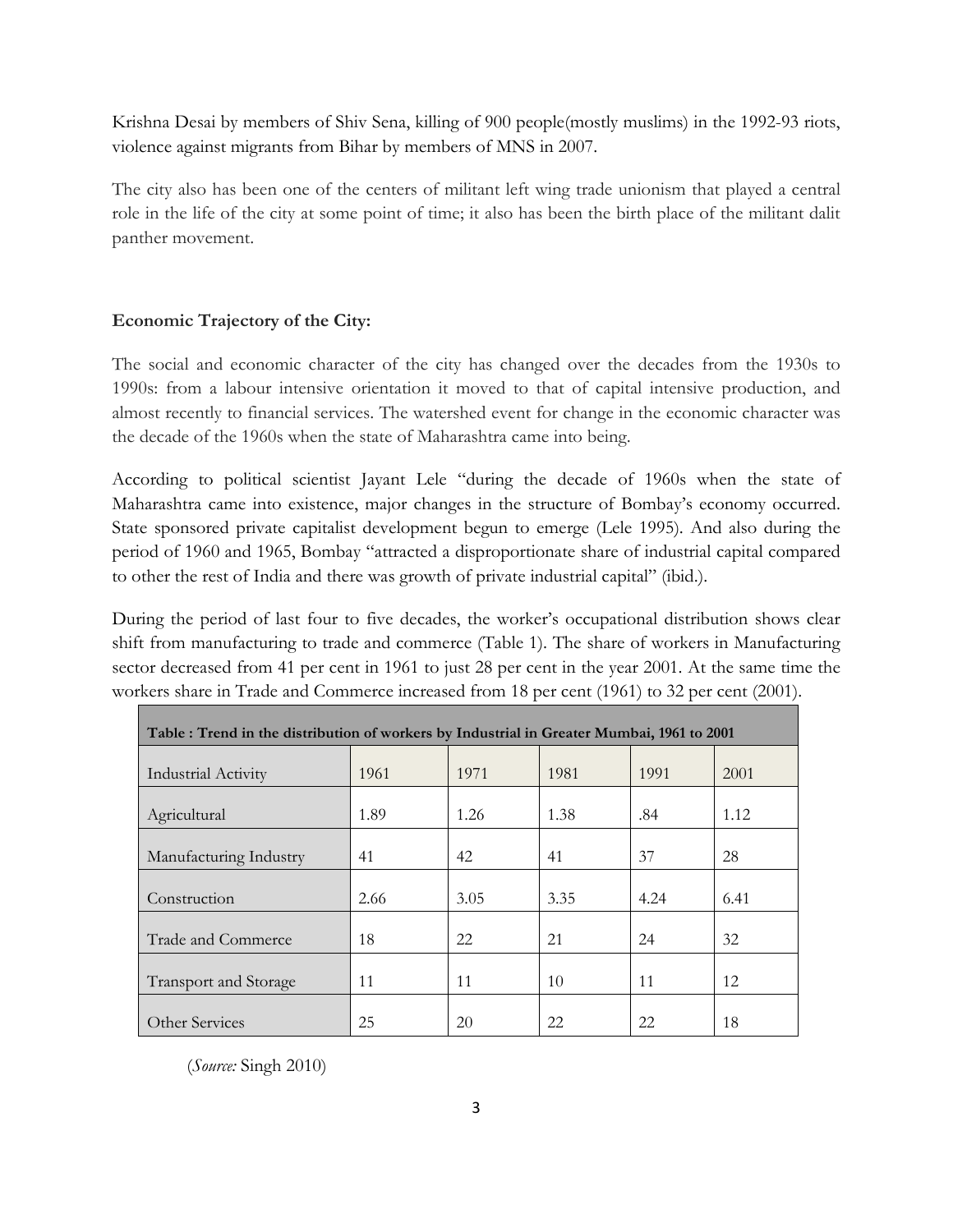These shifts in the economic structure are concomitant with the emergence of the nativism and 'sons of the soils sentiments' in the city is my hypothesis, which will be talked about in more detail later. Scholar Banerjee-Guha notes that the city has "seen a gradual but steady shift from manufacturing to trading and services in the economic base of Mumbai" (Banerjee-Guha, 2002). The decline of manufacturing industries, especially the downfall of the textile industry has triggered the emergence of various territory sector activities which are major component of the city's economy now.

In the recent times, Mumbai has attained the status of financial capital of the country and has attained an economic boom since the liberalization. Since then the city has emerged as a major financial hub in the global chain of financial centers" (Singh, 2012).

In the past, the city owed its prosperity largely to textile mills, manufacturing industries and sea port but the local economy has since diversified to include service sector, real estate, entertainment hub, health care, IT and ITES and most importantly financial services. Over period of time, although the contribution of the primary sector to the city's economy has remained the same but the contribution of the tertiary sector has increased from 62 per cent to 73 per cent in the short duration of twelve years (Table 2).

| Table 2: Contribution of primary, secondary and tertiary sector in net district domestic<br>product from 1993-94 to 2005-06. |         |           |          |  |  |  |
|------------------------------------------------------------------------------------------------------------------------------|---------|-----------|----------|--|--|--|
| Years                                                                                                                        | Primary | Secondary | Tertiary |  |  |  |
| 1993-94                                                                                                                      | 1.25    | 36.12     | 62.64    |  |  |  |
| 1999-2000                                                                                                                    | 1.87    | 31.46     | 66.67    |  |  |  |
| 2005-06                                                                                                                      | 0.88    | 25.30     | 73.82    |  |  |  |

Source: Directorate of Economic and Statistics, Government of Maharashtra, Mumbai cited Singh, 2010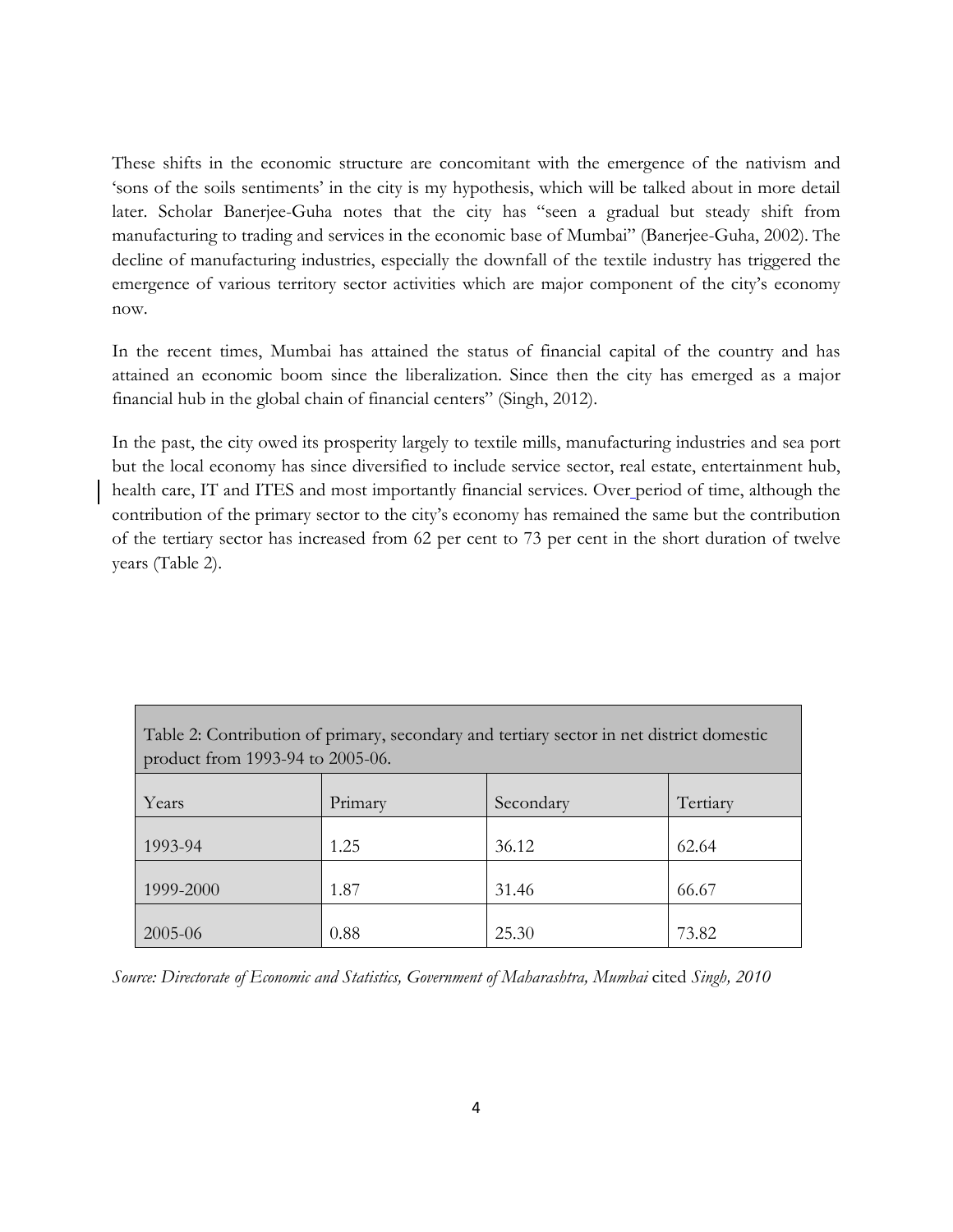There has been a consistent decline in the formal sector employment, which also indicates the decay of manufacturing industries in the city. The total employment in the formal sector that was about 11 lakh in 1971, increased to 12.7 lakh in 1981, but has since declined to 11.8 lakh in 1991 and further to 11.5 lakh in 1998 (Table 3). At the same time the growth of formal sector jobs in the services sector has not been adequate to fill the void created by the decline in manufacturing jobs.

| Table 3: Employment in the Formal<br>Sector |                   |  |  |  |
|---------------------------------------------|-------------------|--|--|--|
| Year                                        | Number (in lakhs) |  |  |  |
| 1971                                        | 11                |  |  |  |
| 1981                                        | 12.7              |  |  |  |
| 1991                                        | 11.8              |  |  |  |
| 1998                                        | 11.5              |  |  |  |

Source: Report on Employment Generation in Post Globalization Era in Greater Mumbai, 2006

Economists Joshi and Joshi in their noteworthy study titled Surplus City and the City state that over the years "the number of workers outside the organized sector increased both absolutely as well as a proportion of the total labour force" (Joshi and Joshi 1976).

## The City and the Migrant, Trajectories of Migration:

It is a well acknowledged fact that since the beginning of the city, its growth- in terms of size and population has been due to the factors of in-migration. Migration has played the most significant role in the changing demographic profile of city (Singh 2007). In the first half of 20th century, Bombay grew mainly on account of movement of people from other parts of the country. According to sociologist Sujata Patel "the economic activities of the city attracted migrants from nearby rural districts and eventually from the whole country. Nineteenth century migrants hailed from the areas today included in Maharashtra and Gujarat. Workers from coastal Konkan strip and the Westarn Ghats manned the docks and cotton textile mills. Most of business and trading groups came from Gujarat. In the twentieth century, particularly after independence, new waves of migrants arrived from both north and south India" (Patel 1995). There was diversity in the category of migrants when they came to settle in the city, ranging from the language they spoke, part of the country they belonged to and the economic activities they engaged in. . Migrants from Maharashtra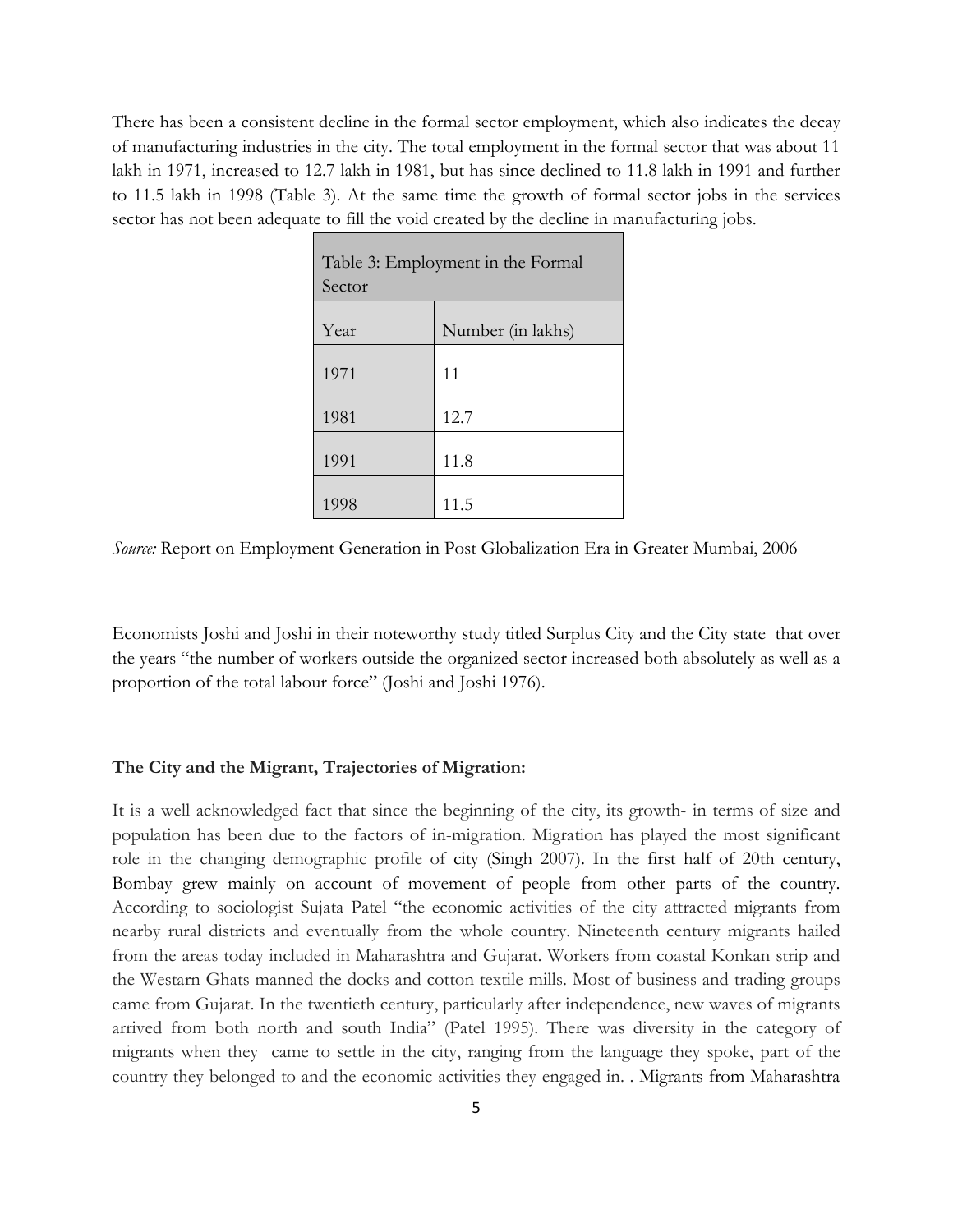were mainly concentrated in the cotton textile mills while the concentration of workers from Andhra Pradesh was highest in the construction sector. Gujratis dominated the trade and commerce along with Marwaris and Sindhis. Migrants from UP and Bihar dominated the sectors of Taxi and Auto drives, home based industry etc (Joshi and Joshi 1976). Further, "the ethnic and communal diversity of Bombay's business world was striking: it included merchants belonging to many communities of Gujarat, including the Parsis, the Hindu Vanias and Bhatias, the Muslim Bohras, Khojas and Memons, as well as businessmen from other provinces of India (Sind, Marwar), Baghdadi Jews" (Markovits1995).

Bombay acquired much of its population through in-migration rather than natural growth and majority of the city's working population consisted of migrants (Joshi and Joshi 1976). Net migration has been an important component of population growth for Greater Bombay since 1901. The city grew by net migration alone till 1931 and even in the decade 1931-41. The migration contributed about 39 per cent of total population growth of Greater Mumbai during last decade of 1991-2001 (Table 4).

| Table 4: Population Growth in Greater Mumbai (1901 to 2001) and<br>Percentage share of Natural Growth and Migration. |                                            |                                            |                                     |  |  |  |
|----------------------------------------------------------------------------------------------------------------------|--------------------------------------------|--------------------------------------------|-------------------------------------|--|--|--|
| Decade                                                                                                               | <b>Total Population</b><br>Growth (in'000) | Percentage share<br>of Natural<br>Increase | Percentage<br>share of<br>Migration |  |  |  |
| 1901-11                                                                                                              | 221                                        | $-58$                                      | 158                                 |  |  |  |
| 1911-21                                                                                                              | 231                                        | $-72$                                      | 172                                 |  |  |  |
| 1921-31                                                                                                              | 18                                         | $-322$                                     | 422                                 |  |  |  |
| 1931-41                                                                                                              | 402                                        | 1                                          | 99                                  |  |  |  |
| 1941-51                                                                                                              | 1194                                       | 20                                         | 79                                  |  |  |  |
| 1951-61                                                                                                              | 1158                                       | 48                                         | 51                                  |  |  |  |
| 1961-71                                                                                                              | 1818                                       | 50                                         | 49                                  |  |  |  |
| 1971-81                                                                                                              | 2274                                       | 60                                         | 39                                  |  |  |  |
| 1981-91                                                                                                              | 1682                                       | 83                                         | 16                                  |  |  |  |
| 1991-2001                                                                                                            | 2053                                       | 61                                         | 38                                  |  |  |  |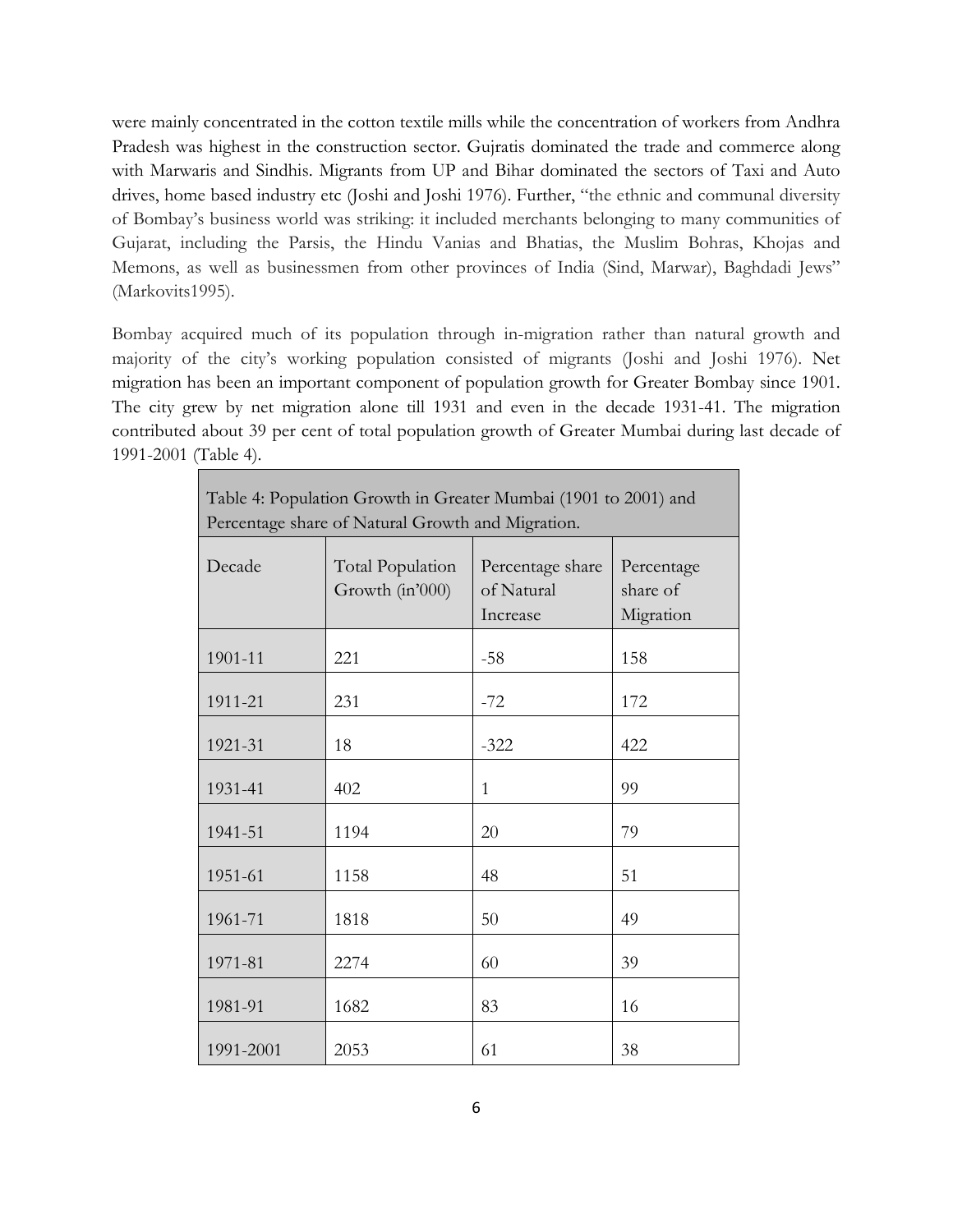(Source: Singh 2007)

The expansion of the trade in the city attracted migrants group to the city. In addition, the city also attracted distress migration that occurred as a result of famines and floods (Patel 2003). In the year 1961 migrants accounted for 84 percent of the working population and between the period of 1941 and 1971 two thirds of the city' residents had been born outside the city (Patel 2003).

The migration into the city has always been one of the main factors for the city's population growth, a pattern that sustains despite the city shifting its activity from the manufacturing sector to the services sector (Singh 2010). Variations over time in the flow of migration have very broadly followed the city's economic function and nature (Joshi and Joshi 1976).

## The Emergence of Problematic Migrant and Surplus Appropriation:

According to anthropologist Jim Masselos the city has always been "ambivalent in its attitude towards migration" as "it needed migrants but not the problems that came with them" (Masselos 1995). He further is of the view that almost from the beginning of the city, it was made to look attractive to the migrants since the city did not had enough people, especially those with the required skills and talents. "Workers were also actively sought out...during the eighteenth and well into the nineteenth century the Company(East India Company)scoured the subcontinent for skilled craftsmen and artisans to work..," (ibid). As early as year 1856, the categorization of migrants as 'worthy' and the 'unworthy' poor started with the bringing in of the Act XIII of 1856 by the colonial rulers. At that time they were categorised as 'polluting', 'foreigner', or 'beggars' depending upon the situation and the context.

Another major watershed period during which the category of migrant emerged as the problematic category was the decade of 1960's. In late 50's and early 60's, Bombay was to witness the emergence of 'linguistic regionalism' and struggle for demand of 'samayukta' or united Maharashtra that was based on unification of areas where Marathi speaking population was in majority. The struggle was fought under the banner of Samayukta Maharashtra Kriti Samiti and led by noteworthy communists and socialists like S. A. Dange, S. M. Joshi, Madhu Dandavate, KS Thackeray amongst others. According to communists "battling for Maharashtra meant going to war with the capitalists by other means, such as language and identity" (Prakash 2010). This movement created distance between Marathi speaking and non-speaking residents of the city.

The Samyukta Maharashtra movement mobilized Marathi speakers as a political entity, but it was Thackeray who successfully deployed it as an anti-immigrant, populist force (Prakash 2010). For its emergence and rise, in the later years; Shiv Sena(SS) identified migration from other cultural region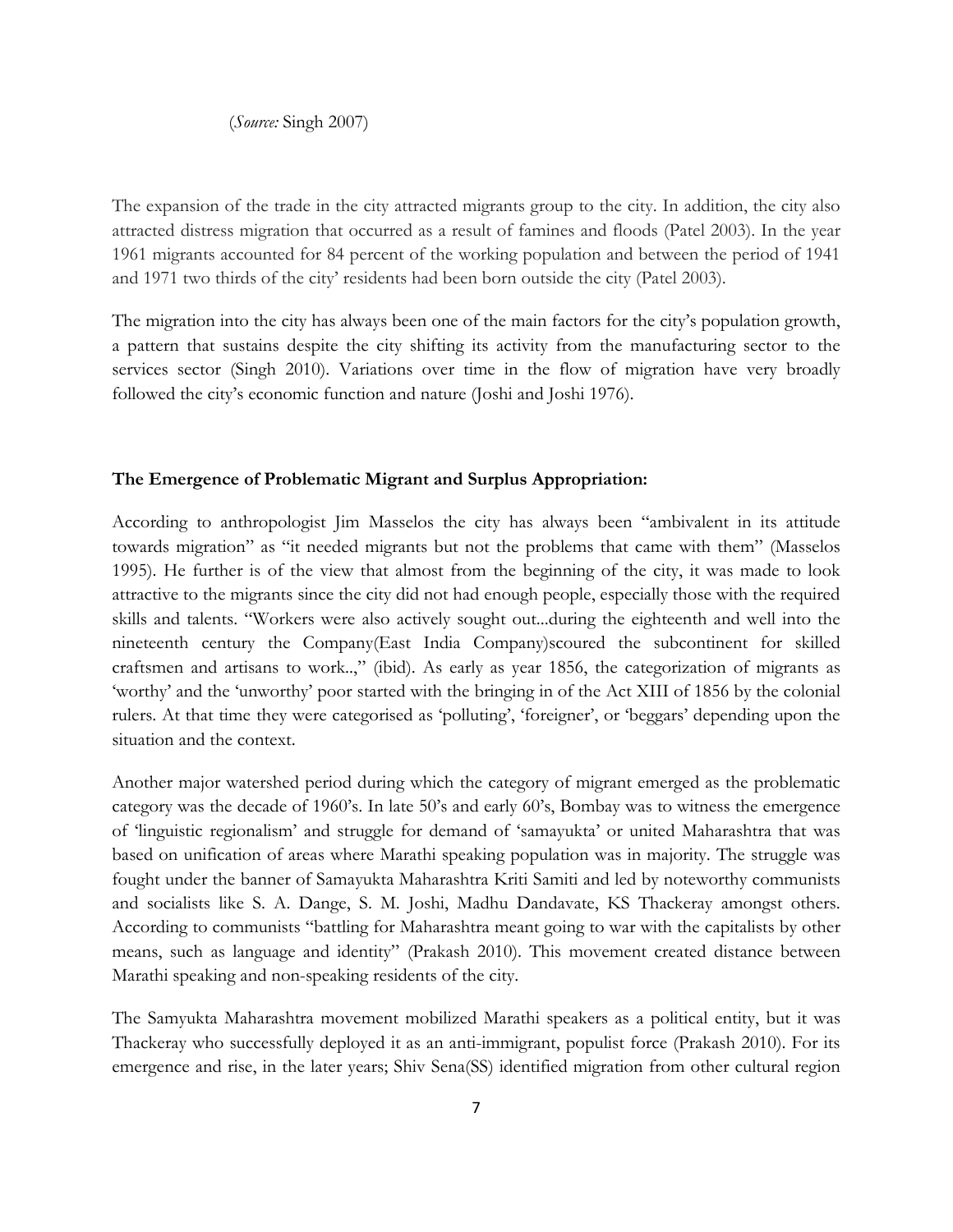as the main culprit (Lele 1995). Sociologist Sujata Patel writes that after the creation of the state of Maharashtra, the city became firmly integrated within the state and henceforth the regional political elite, speaking the Marathi language, set the agenda for the city. These developments initiated a process of fragmentation of the existing class, community and language identities amongst the elites (Patel 2003).

Sociologist Gerard Heuze is of the opinion that "because the economic situation of many strata of the people (industrial workers, street vendors, students from the popular milieus. Etc) was (is) getting worse, or remaining stagnant that a cultural populist movement like the Shiv Sena could arise and remain for long in a prominent position" (Heuze 1995)

Thus the role par excellence of Shiv Sena in the context of Bombay was to break the solidarity of the working class that was based on the economic factors and replace it with the fragmented solidarity that is based on cultural factors like language or place of birth. In the process, the real beneficiaries were the capitalists of the city. According to sociologist Sujata Patel, Shiv Sena "mobiliz(ed)ing this underclass and incorporate(ed)ing them into a new elite-oriented agenda of globalization" (Patel, 2003). This might also explain the proximity of Bal Thackeray and Shiv Sena with the major industrialists and he referring to big capitalists as *annadatas* (Gangadharan, 1970 cited in Lele 1995). According to Lele, by blaming on the outsiders, SS "managed to deflect attention from the socio-cultural and economic consequences of unchecked capitalist development in industry and of the state assisted distortions of land, housing ...and job markets" (Lele, 1995).

My hypothesis is that the tension that emerges between the migrant and the local population that is also reflected in the form of the sons of the soils movements is not a product of its own or a cultural phenomena rather it is shaped by those who owns the forces of production. And it serves their purpose of fragmenting the solidarity of the working class in respect to struggles that are around issues of labour and space.

The main objective of this research is to explore whether the discourse around the migrant has been, as has been the requirement of the economic functions of the city? Till the time, the main economic function of the city was based on labour extensive systems, they were welcomed but the stage when there was a turn in the economic functions of the city, the same migrant becomes a problematic. In nutshell, the proposed research attempts to map the trajectory of emergence of 'migrant' as a problematic figure in contemporary Mumbai, the actors-forces-reasons behind it and also its political economy in the background of economic transformation of the city from a manufacturing centre to a service centre.

For the purpose of this research the method of in-depth interview will be employed. The interviews will be drawn from the diverse field of activist, trade unionist, member of Shiv Sena party, academicians, migrant. Along with the interviews, the secondary literature in the form of published books, articles will be relied upon and also texts of speeches by leaders (of political parties like SS, MNS, CPI, Congress) in this regard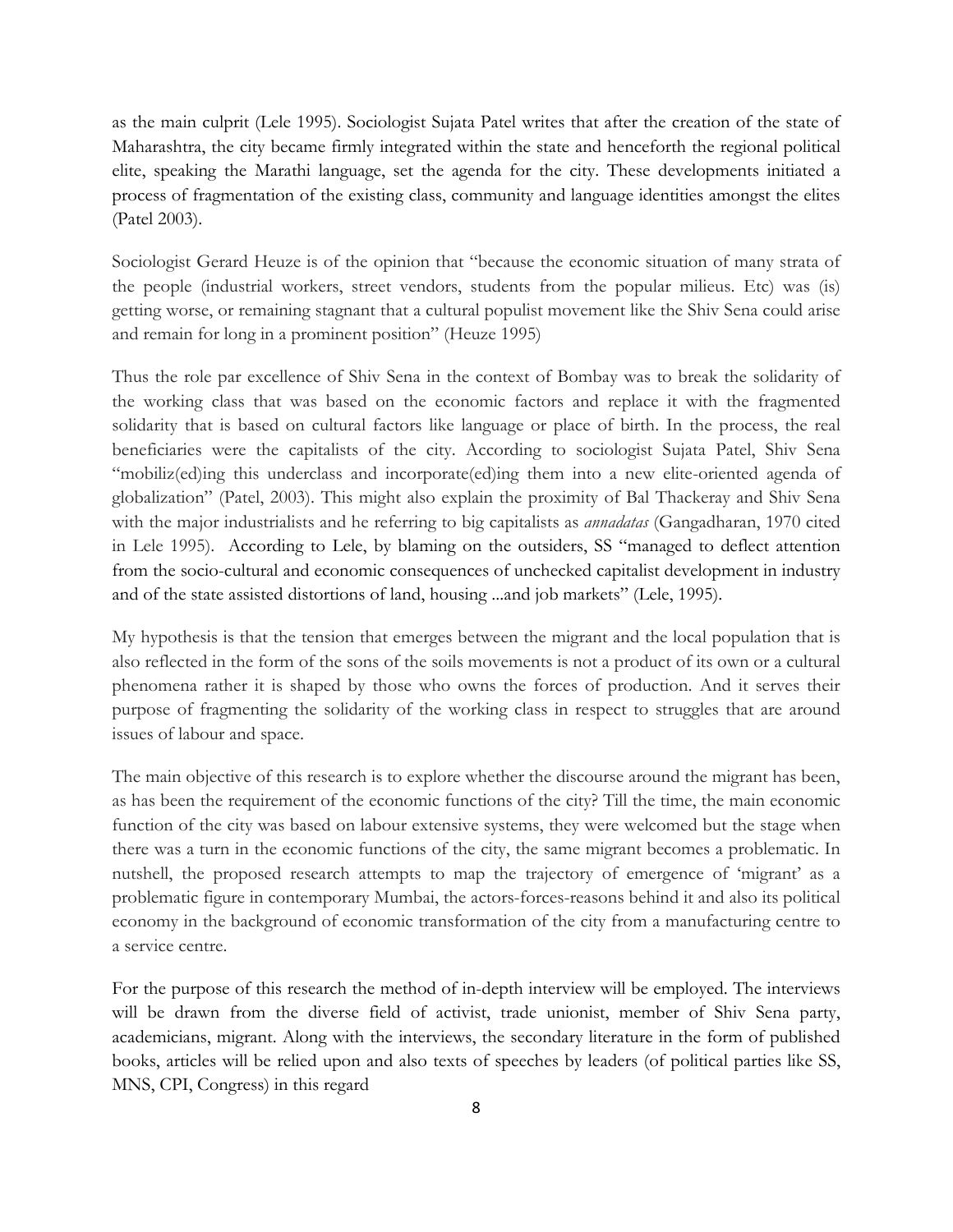## References

Appadurai, Arjun(2000) Spectral Housing and Urban Cleansing: Notes on Millennial Mumbai. Public Culture.

Baneerjee-Guha S(2002) Shifting Cities-Urban Restructuring in Mumbai, Economic & Political Weekly Jan 12, 2002.

Hansen, Thomas Blom (2001): *Wages of violence: Naming and Identity in Postcolonial Bombay*. (Princeton University Press).

Heuze, Gerard (1995): "Cultural Populism: The Appeal of the Shiv Sena" in Bombay: Metaphor of Modern India, edited by S. Patel and A. Thorner, 213-47. (Bombay, OUP).

Joshi H and Joshi V (1976): Surplus Labour and the City: A Study of Bombay (Delhi, OUP).

Kidambi, Prashant (2013) Mumbai Modern: Colonial Pasts and Postcolonial Predicaments. 2013 39: 1003 Journal of Urban History

Kumar, Awanish (2009): "A Class Analysis of the 'Bihari Menace" in Economic and Political Weekly, Vol. 44, No. 28 (July. 11 - 17, 2009),

Lele J (1995): "Saffronization of the Shiv Sena: The Political Economy of City, State and Nation" in Patel S and Thorner A (1995) eds Bombay: Metaphor for Modern India (Delhi OUP).

Markovits C (1995): "Bombay as a Business Centre in the Colonial Period: A Comparison with Calcutta" in Bombay: Metaphor for Modern India. (Delhi, OUP).

Masselos J (1995): "Migration and Urban Identity: Bombay's Famine Refugees in the Nineteenth Century" in Patel S and Thorner A (1995) eds Bombay: Mosaic of Modern Culture (Delhi OUP).

Pandian M S S (1988): "Varadaraja Mudaliar: Counter Obituary" in EPW April 23, 1988.

Patel S (2003): "Bombay and Mumbai: Identities, Politics and Populaism" in Patel S and Masselos J (2003) eds Bombay and Mumbai: The City in Transition (Delhi OUP).

Patel S (1995): Bombay's Urban Predicament in Bombay: Metaphor for Modern India. (Delhi, OUP).

Prakash G (2010): Mumbai Fables (Delhi Harper Collins).

Singh DP (2007): "Migration in Mumbai: Trends in Fifty Years" in Demography India Vol. 36, No. 2 (2007), pp. 315-327